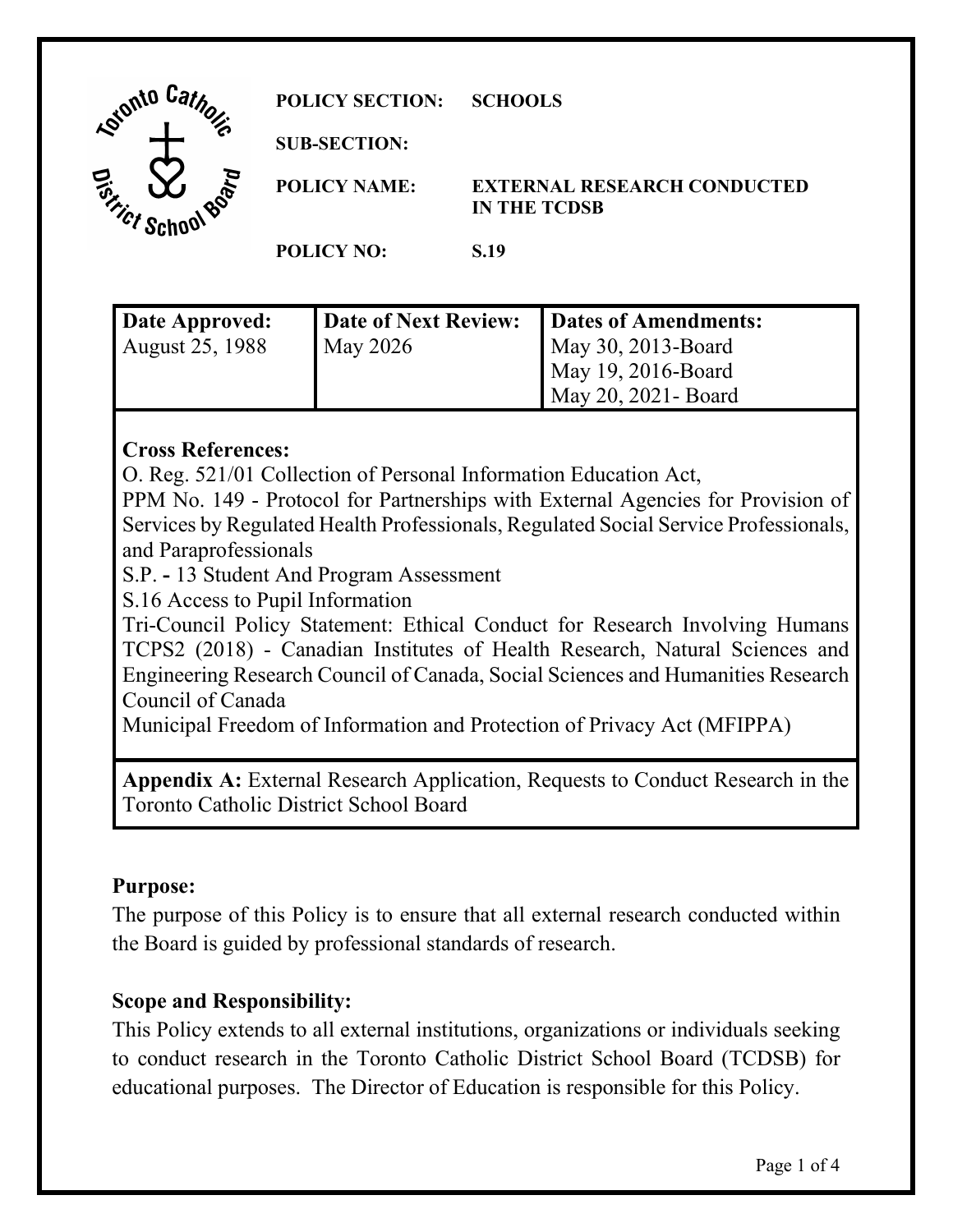| Lonto Car                       | <b>POLICY SECTION:</b> | <b>SCHOOLS</b>                                            |
|---------------------------------|------------------------|-----------------------------------------------------------|
| ా                               | <b>SUB-SECTION:</b>    |                                                           |
| <b>.800</b><br><sup>ri</sup> ct | <b>POLICY NAME:</b>    | <b>EXTERNAL RESEARCH CONDUCTED</b><br><b>IN THE TCDSB</b> |
|                                 | <b>POLICY NO:</b>      | S.19                                                      |

## **Alignment with MYSP:**

Enhancing Public Confidence Fostering Student Achievement and Well-Being

### **Policy:**

The Toronto Catholic District School Board will cooperate with organizations and individuals in the pursuit of external research deemed to be of benefit to the students, staff, and community subject to the research review process.

### **Regulations:**

- 1. All research conducted shall be aligned with the Toronto Catholic District School Board's Multi-Year Strategic Plan (MYSP) and the Board Learning Improvement Plan (BLIP).
- 2. All external research requests shall be made in writing to the Director of Education, providing details of the proposal as outlined in the TCDSB External Research Application.
- 3. The Research Review Committee will assess all external requests to conduct research at TCDSB and make recommendations to the Director.
- 4. Insofar as external research projects are approved by the Board, the principal is not obliged to accept the project in his or her school. Participation in research by staff, students, parents, or a school is voluntary and requires obtaining active informed written consent.
- 5. All research projects shall be conducted in accordance with the procedures as outlined and approved in the research request, and all personal information shall be administered in accordance with the Municipal Freedom of Information and Protection of Privacy Act and its Regulations.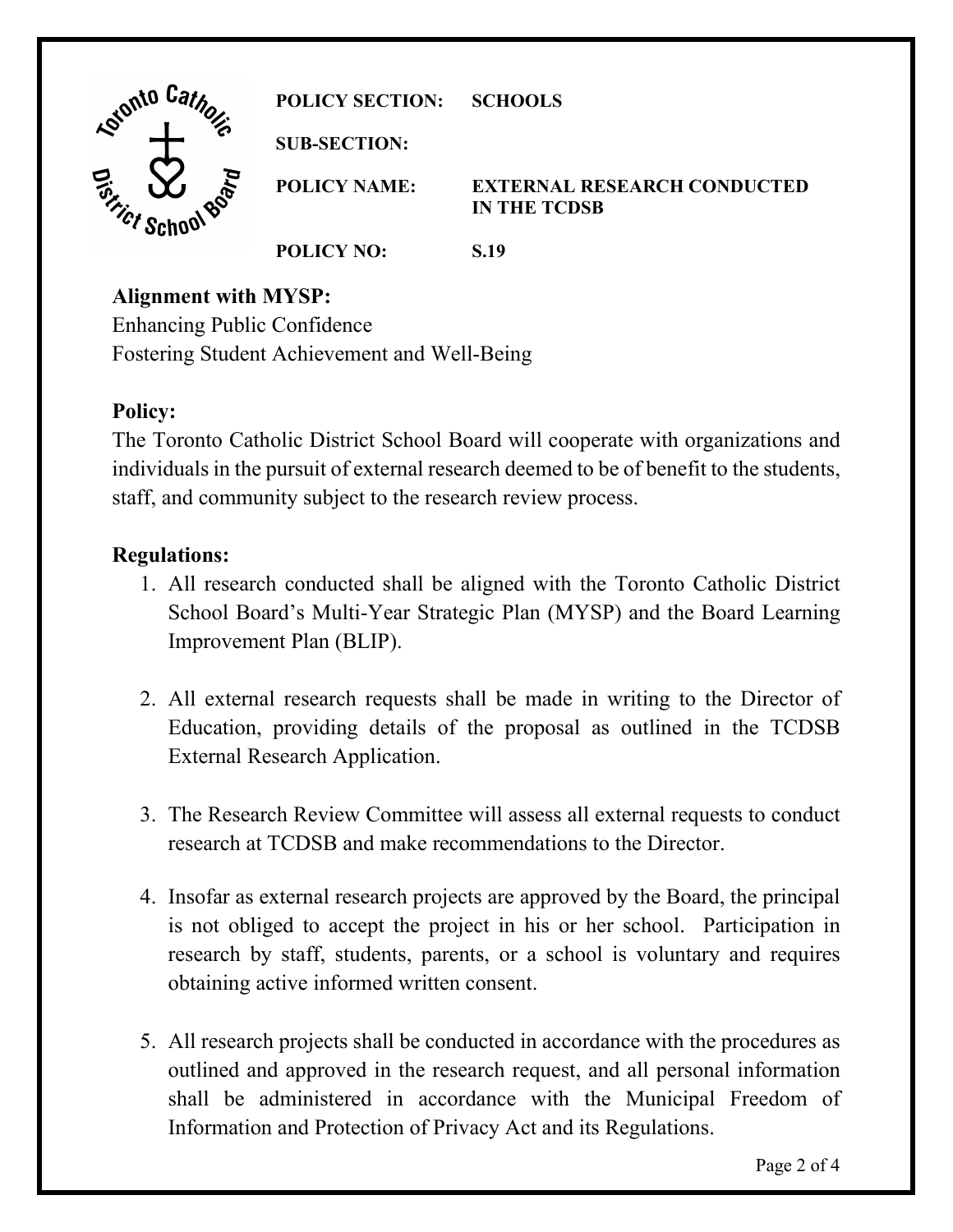| <b>Adignto</b> | <b>POLICY SECTION:</b> | <b>SCHOOLS</b>                                            |
|----------------|------------------------|-----------------------------------------------------------|
|                | <b>SUB-SECTION:</b>    |                                                           |
| $\infty$       | <b>POLICY NAME:</b>    | <b>EXTERNAL RESEARCH CONDUCTED</b><br><b>IN THE TCDSB</b> |
|                | <b>POLICY NO:</b>      | S.19                                                      |

- 6. Consistent with the Education Act, those researchers who will have direct contact with students are required to complete a Police Reference Check (Vulnerable Sector Screening) that is satisfactory to the Board prior to commencing research. The check must be executed within the preceding six months of the start of the research project and any related costs will be the sole responsibility of the research applicant.
- 7. All research approved should be consistent with the Tri-Council Policy Statement: Ethical Conduct for Research Involving Humans (2018) and align with Board priorities. Approval of a research project by the Board does not mean the Board endorses the study. It means that the research methods for the study have been approved and external research applicants can proceed with recruiting research participants.
- 8. All research shall be conducted in a manner which ensures confidentiality and anonymity of individuals and schools. The Toronto Catholic District School Board, as an entity, must be assured of confidentiality and anonymity unless otherwise approved.
- 9. Researchers will provide parents/guardians with information about an approved research project prior to the research being conducted according to approved informed consent procedures. Participation in an individual research project is voluntary.
- 10.The approval of any request is given with the understanding that a copy of the findings, including interim and final reports and published results of the research, would be provided to the Toronto Catholic District School Board.